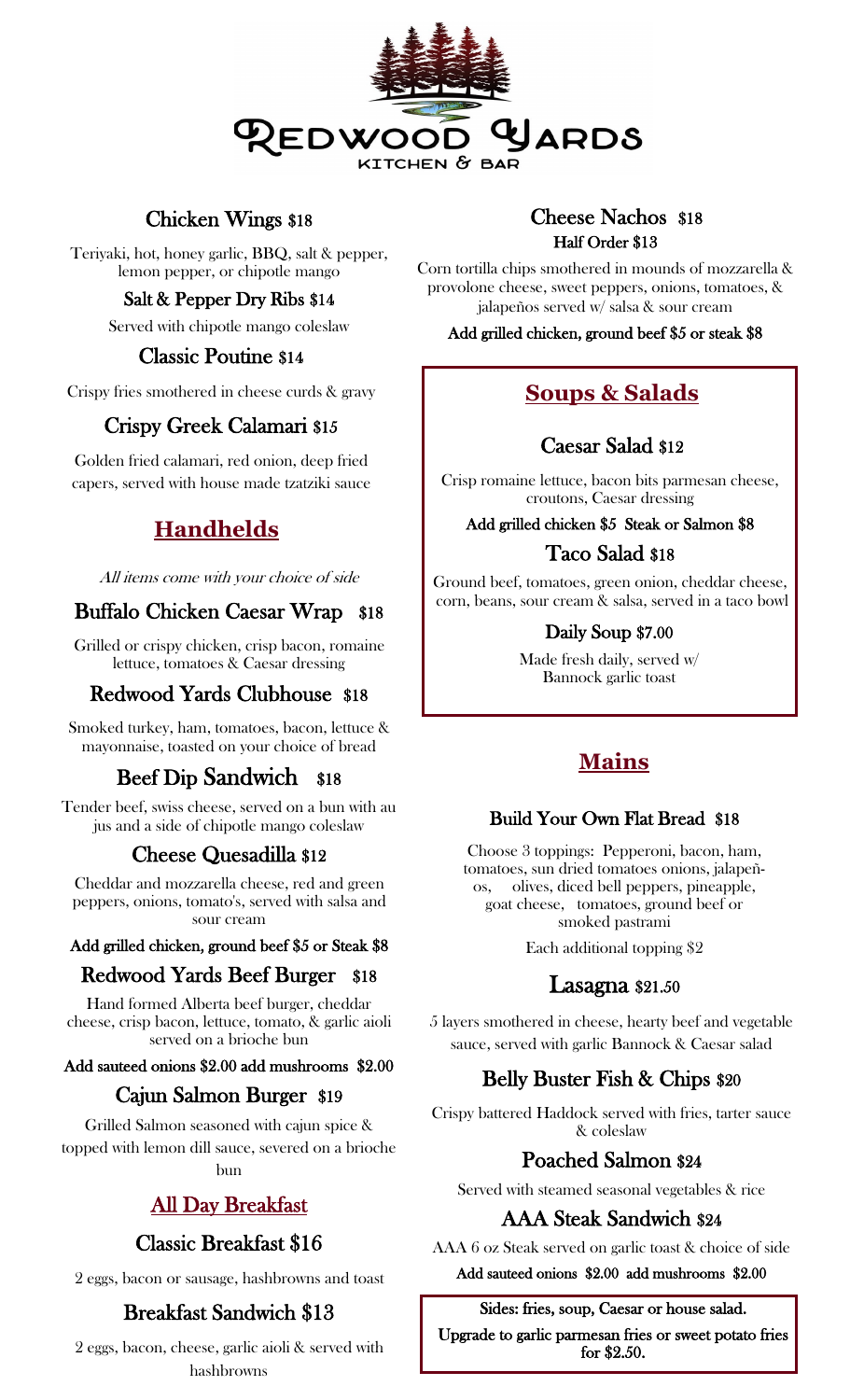# **Daily Clubhouse Specials**

## **Happy Hour Daily 2 –5pm**

All Draft \$6, Well High-Balls \$5 &

6oz House Wine

#### **Monday**

Grizzly Paw Draft \$6

Wings \$13

#### **Tuesday**

Tall Cans or Sangria \$7

Redwood Burger \$13

## **Wednesday**

Rockyview Draft \$6

Any Draft Jugs \$22

Dry Ribs \$10



# **Daily Clubhouse Specials**

# **Happy Hour Daily 2 –5pm**

All Draft \$6, Well High-Balls \$5 &

6oz House Wine

# **Monday**

Grizzly Paw Draft \$6

## Wings \$13

# **Tuesday**

Tall Cans or Sangria \$7

Redwood Burger \$13

# **Wednesday**

Rockyview Draft \$6

Any Draft Jugs \$22

Dry Ribs \$10

**Thursday**

1/2 Price Bottles Wine & Dark and Stormys \$6

Lasagna with Caesar Salad & Garlic Toast \$15

**Friday** 

Red Truck Draft or Remix Vodka Sodas \$6

Fish & Chips \$15

**Saturday**

Sleemans Draft \$6 & Moscow Mules \$6

Full Nachos \$14

**Sunday** 

Caesars \$6

Chef's Special \$15

Ask server for details

1/2 Price Bottles Wine & Dark and Stormys \$6

Lasagna with Caesar Salad & Garlic Toast \$15

# **Friday**

Red Truck Draft or Remix Vodka Sodas \$6

Fish & Chips \$15

# **Saturday**

Sleemans Draft \$6 & Moscow Mules \$6

Full Nachos \$14

# **Sunday**

Caesars \$6

Chef's Special \$15

Ask server for details



**Thursday**